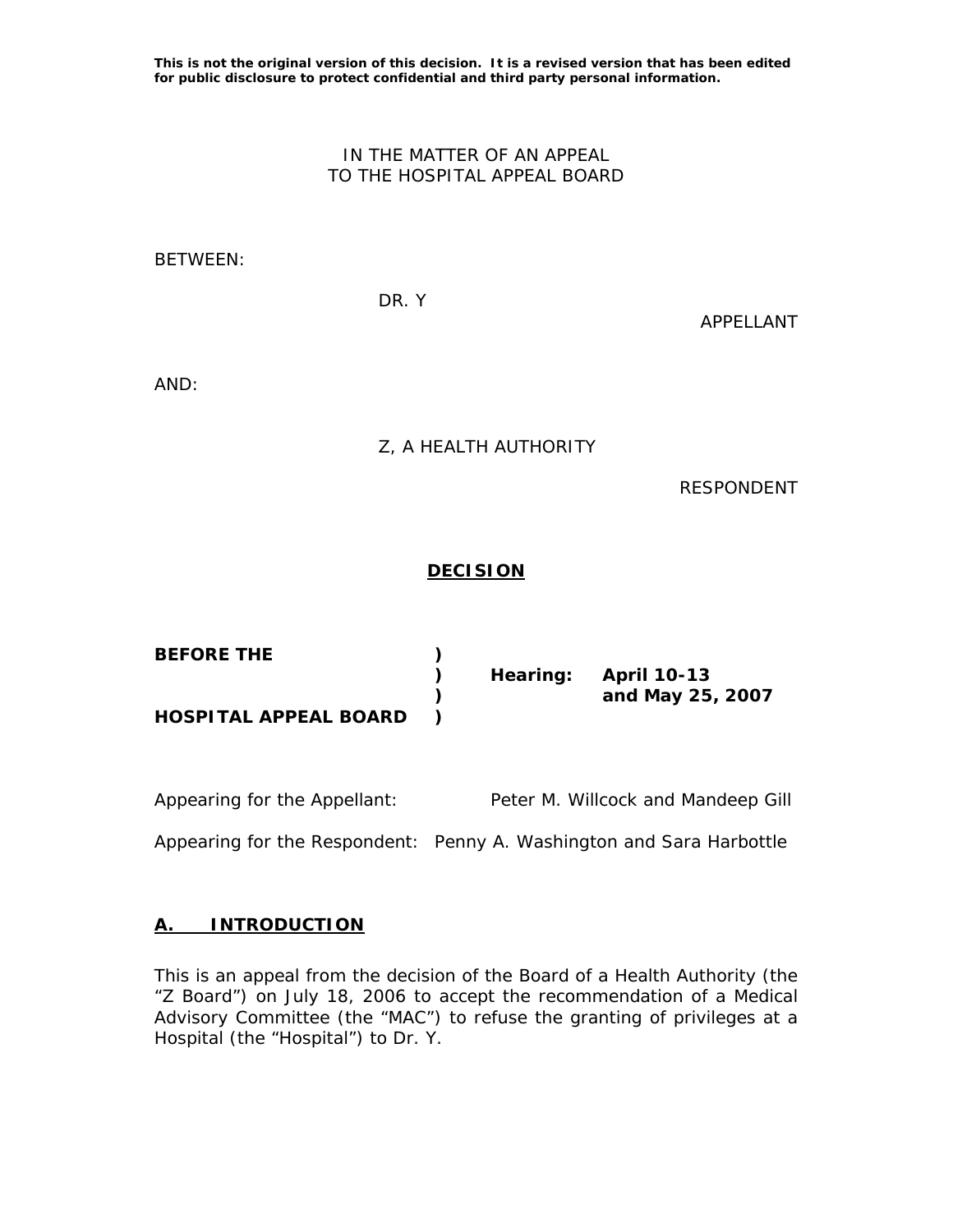The application that gives rise to this appeal is an application for appointment as a surgical assistant in the Hospital, which was filed by Dr. Y on December 14, 2005.

The Appeal is brought pursuant to s. 46 of the *Hospital Act*, R.S.B.C. 1996, c. 200, which provides:

> 46(1) The Hospital Appeal Board, consisting of the members appointed under subsection (4) is continued for the purpose of providing practitioners appeals from:

> (a) A decision of a board of management that modifies, refuses, suspends, revokes or fails to renew a practitioner's permit to practice in a hospital, …

> (2) The Hospital Appeal Board may affirm, vary, reverse or substitute its own decision for that of a board of management on the terms and conditions it considers appropriate.

> (2.1) A practitioner may appeal to the Hospital Appeal Board if:

> (a) the practitioner is dissatisfied with the decision of a Hospital Board, …

 (2.3) An appeal to the Hospital Appeal Board is a new hearing.

Section 46(3) of the *Hospital Act* establishes the jurisdiction of the Hospital Appeal Board ("Appeal Board"):

> 46(3) The Hospital Appeal Board has exclusive jurisdiction to inquire into, hear and determine all those matters and questions of fact, law and discretion arising or required to be determined in an appeal under this section and to make any order permitted to be made*.*

The Appeal Board's mandate is to balance fairly and responsibly the conflicting interests between practitioners who wish to obtain maximum access to public hospitals and hospitals which need to exercise control over the number of practitioners, their practice standards and the public interest in an efficient and high quality health care service. The Appeal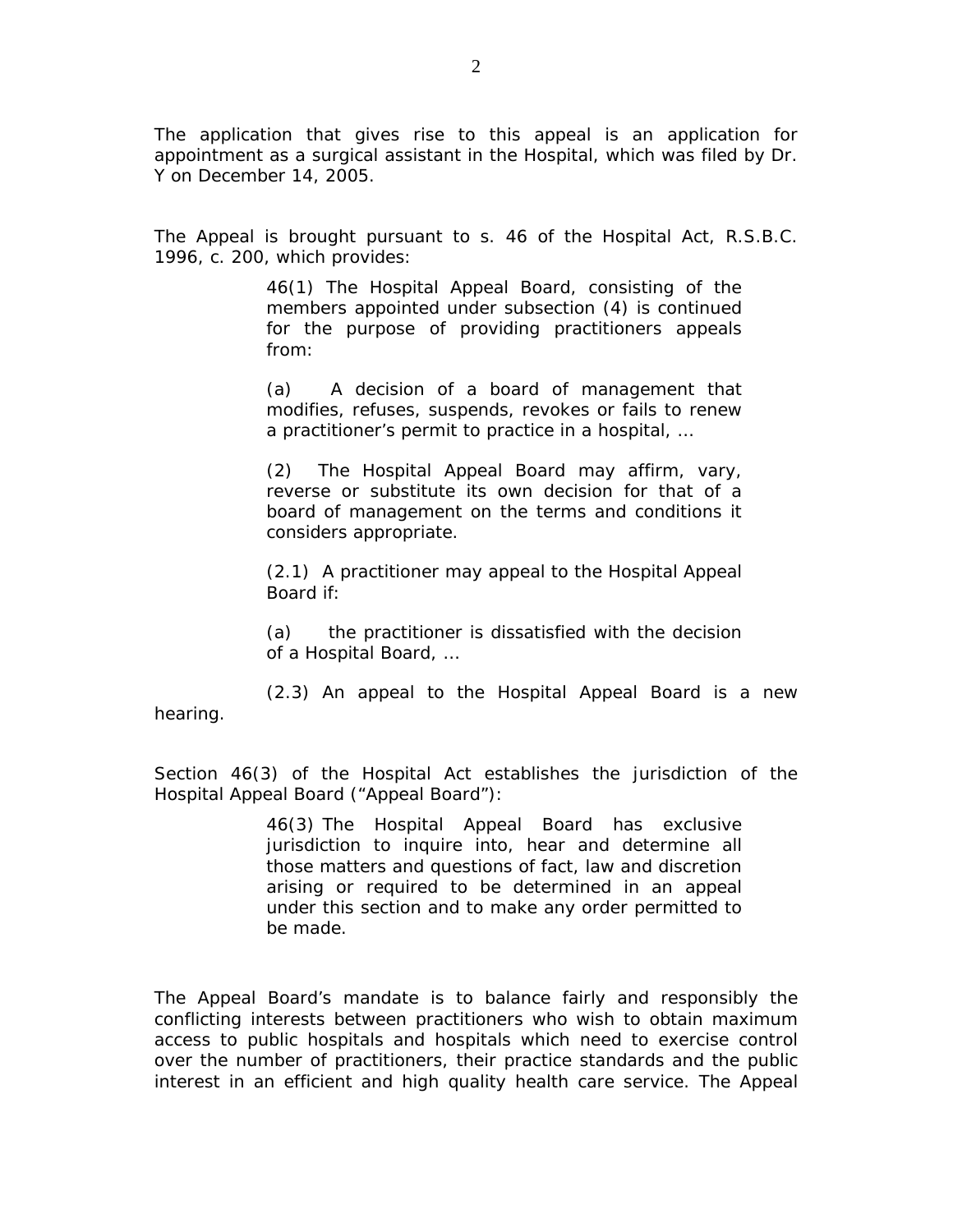Board described its role in *Schlagintweit v. Maple Ridge* (Medical Appeal Board, May 15, 1979) as follows:

> In exercising its jurisdiction, this Board is primarily concerned with what is in the interest of the public who are admitted as patients in the hospital – what is commonly referred to as a high level of patient care. At the same time, this Board is also concerned with the rights of the individual physician. Hospitals, through their medical staffs, exercise a power of professional life or death over their medical staff members. It is the responsibility of this board to ensure that power is exercised fairly and reasonably.

This is a *de novo* hearing in which this Panel sits in the place of the board of management: *Ng v. Richmond Hospital Society* (Hospital Appeal Board, February 6, 2003)

## **B. BACKGROUND**

Dr. Y obtained his medical training at the University of Alberta and practiced at a number of positions in the Canadian military, prior and subsequent to obtaining his Fellowship qualifications in anesthesia at McGill University. At age 40, Dr. Y left the military and moved to a community where he received full, active medical staff privileges at the Hospital.

Dr. Y first obtained privileges on the medical staff of the Hospital in 1984 as an anesthetist. He has acted as Head of the Department of Anesthesia on more than one occasion and the Hospital and all the witnesses on both sides acknowledge that he has provided many years of excellent service as an anesthetist.

From 1984 to 1993 Dr. Y was a busy and successful member of the medical staff and one of a small group of anesthetists at the Hospital. In 1993 nurses at the Hospital expressed concern that Dr. Y was abusing alcohol. Although Dr. Y admits that he is an alcoholic he believes he was a "functional alcoholic" and that he continued to work well for many years despite his drinking. Dr. Y also gave evidence that when he tried to cut back on alcohol; he began to use another drug, the intravenous anesthetic drug Propofol, as a mood elevator while working. After the nurses expressed their concern about his behavior, he was required to withdraw from practice in order to deal with his substance abuse on April 27, 1993 and the College of Physicians and Surgeons of B.C. (the "College") was notified.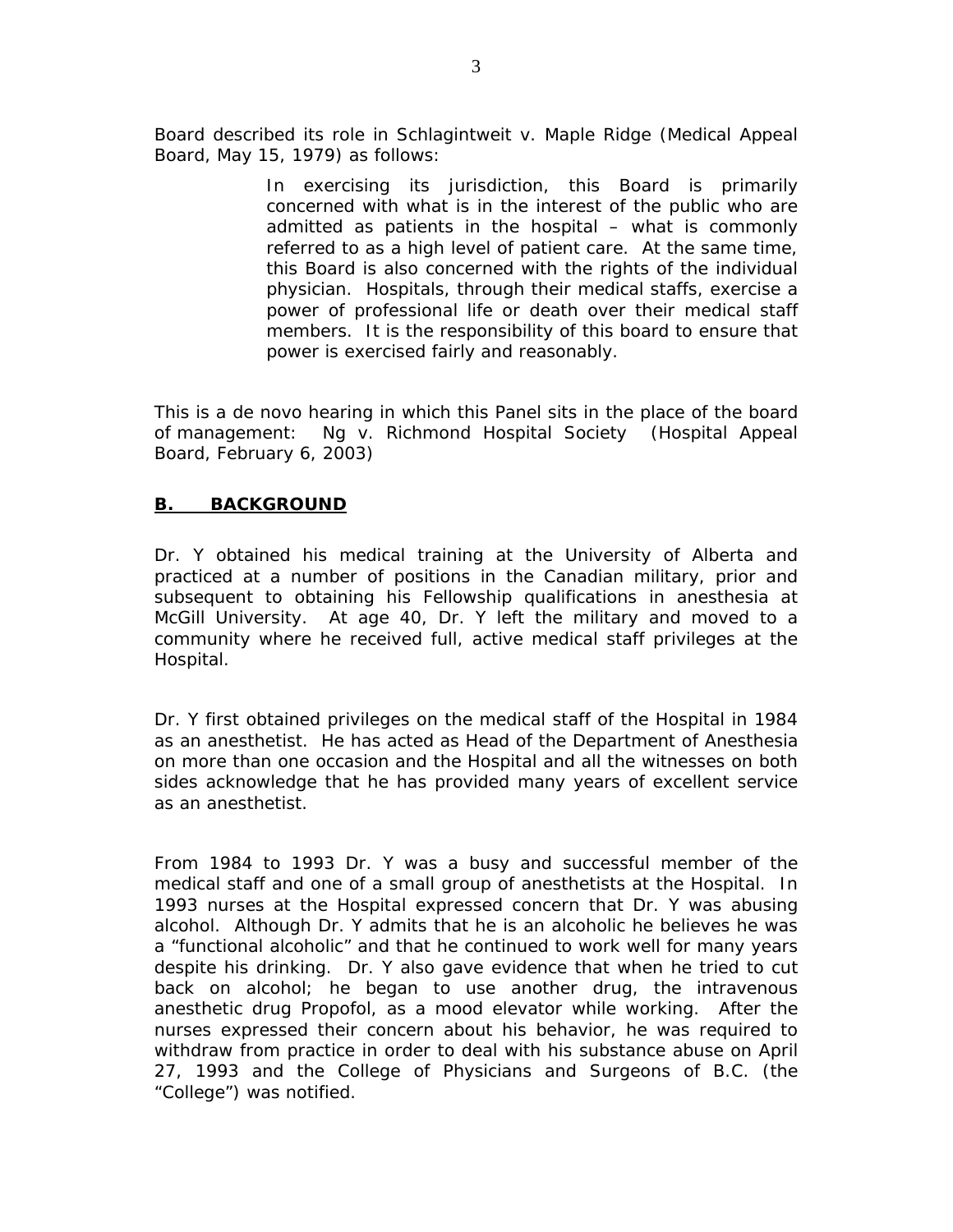After withdrawing from practice in 1993, Dr. Y was referred to a rehabilitation service in Guelph, Ontario, known as Homewood, for treatment for one month. He returned to practice as an anesthetist at the Hospital on September 13, 1993. His evidence before the Panel was that unfortunately he was "not in recovery" at that time because he was also suffering from depression, although this condition had not yet been diagnosed or treated.

In March 1994 in the midst of heavy use of alcohol and Propofol and while feeling very depressed, Dr. Y attempted suicide with an overdose of stockpiled medications. This suicide attempt was interrupted and he was admitted to a community hospital for two weeks. Shortly thereafter he was treated at the Springbrook facility in Oregon, USA in the addiction program.

During his stay at Springbrook his depression was diagnosed and he was placed on Zoloft. He was discharged from the Springbrook addiction program in August 1994. He returned to practice as an anesthetist at the Hospital on November 1, 1994, where he worked successfully for 10 years until 2004. During this period, Dr. Y lectured at various anti-addiction and addiction help organizations about his personal experiences and campaigned against drug addiction. Although he remained abstinent, towards the end of the period he let up on his program. He had lost contact with his sponsor and was attending fewer meetings.

In early 2004 Dr. Y fractured several ribs in a fall. He continued to work due to a staffing shortage. In August 2004 he relapsed in the context of fractured ribs, increased work hours, sleep deprivation and symptoms of depression. At this time, he began to self-medicate with a sedative antiemetic drug, Gravol, taken intravenously.

In August 2004, an operating room ("OR") nurse noticed that Dr. Y was exhibiting signs of impairment. The explanation given by Dr. Y was that his behavior was related to stress and the pressures of work. He went on vacation and also saw his general practitioner.

On September 20, 2004, Dr. Y returned from vacation and returned to work.

November 17, 2004, another OR nurse reported that Dr. Y was acting strangely. An anesthetist, Dr. A investigated and reported that he did not find anything wrong with Dr. Y.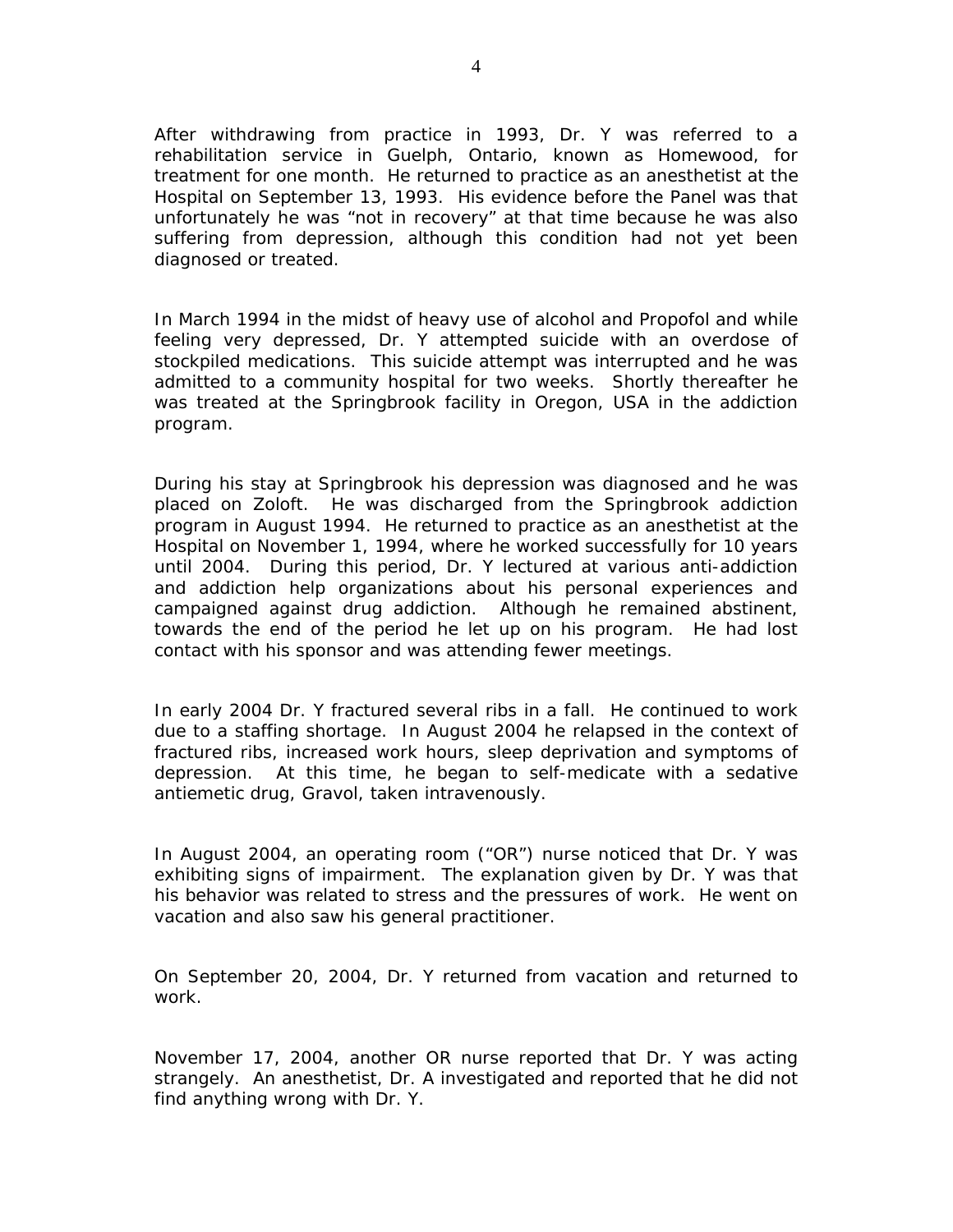On November 19, 2004, two OR nurses reported that Dr. Y had, contrary to the usual practice, taken the monitors off of a patient and left him unattended without writing orders. In addition, Dr. A had to assist Dr. Y in inserting an IV into a patient.

On November 20, 2004, Dr. Y again withdrew from practice. Nurses at the Hospital expressed anger to hospital management at the time because they felt that the concerns they had expressed earlier in August had not been listened to or sufficiently investigated by physicians. Dr. Y now admits he was abusing drugs at that time, and had been doing so since fracturing his ribs in the spring of 2004.

From the perspective of the Hospital and the nurses, this is an important period because they say it demonstrates that even though the nurses noticed Dr. Y exhibiting unusual behavior and expressed concerns that there was a risk of harm to patients, there was either insufficient or no action in response.

Dr. Y returned to practice on April 1, 2005 on a part-time basis, again on the basis of clearance by the College confirming his fitness to return to practice. The MAC recommended a return to practice on conditions to the Z Board. The Z Board approved the reinstatement of Dr. Y's privileges in 2005 on conditions including regular monitoring and urine testing. Although Dr. Y saw his family doctor after his withdrawal in November 2004 there was no evidence of any other assessments or further treatment prior to his return part-time in April 2005.

This is also an important stage in the history of this matter from the perspective of the Hospital. A review of the notes of a meeting that the OR manager held with the nursing staff on March 31, 2005 to update them on Dr. Y's return to work demonstrates concerns on the part of nurses very similar to those they expressed at this hearing. The Hospital nonetheless facilitated Dr. Y's return and the Z Board accepted the recommended conditions for his return. Reassurances were provided to the nurses by the OR manager that protocols were in place and that two physicians with Z would be monitoring his health and return to work. There was also discussion about tightening controls on narcotics and other drugs, such as locking the anesthetic and narcotic carts. Although, at the time, a system was in place pursuant to which unused narcotics were returned to a locked cupboard the anesthetic carts in the OR were not locked because the anesthetists, for practical reasons, wanted quick access to these carts in the OR.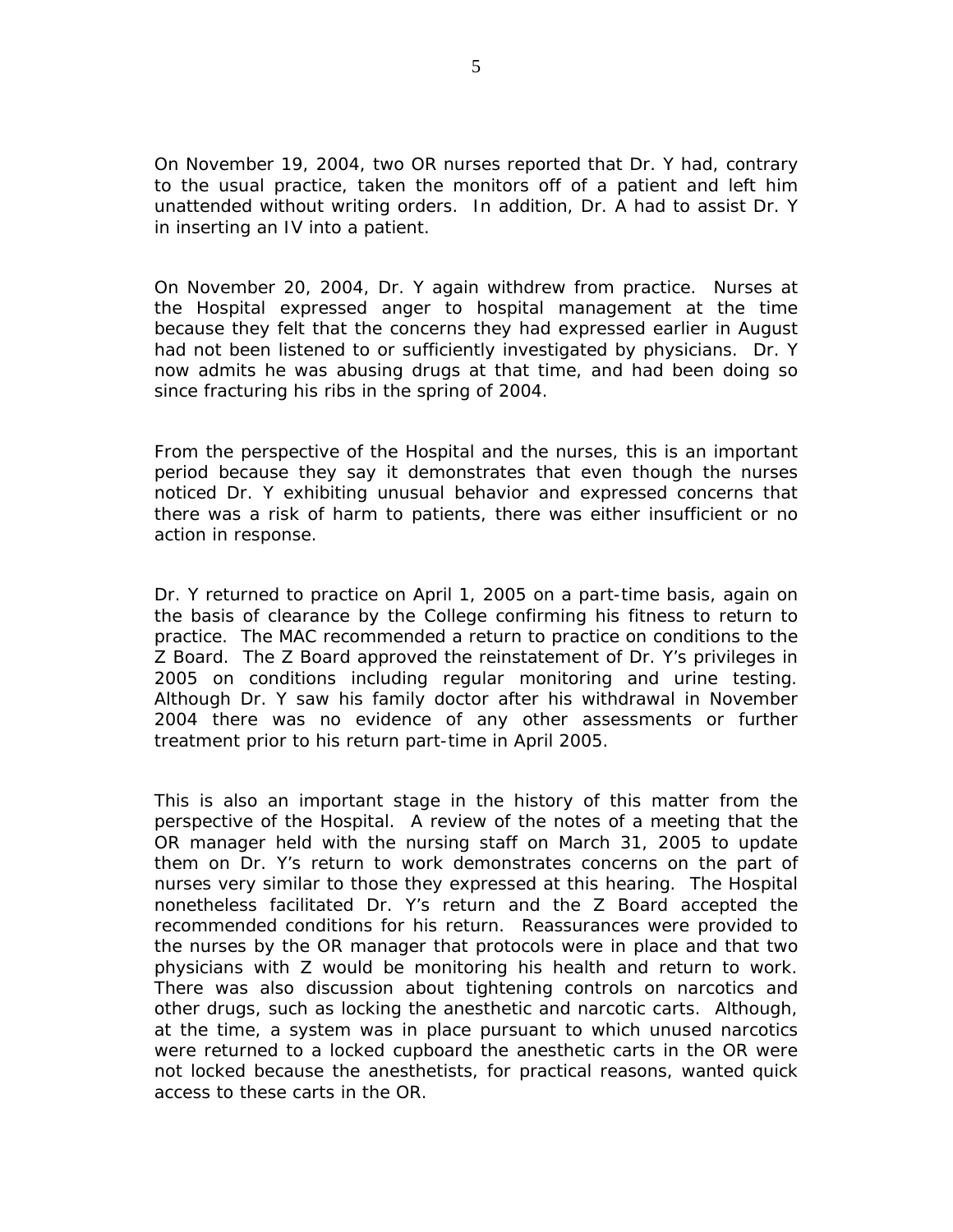Despite the conditions imposed by the Z Board and the College, and despite the opinions of his treating physicians that he was fit to return, Dr. Y again began abusing intravenous Gravol and, on a number of occasions, the sedative Propofol, some time shortly after his return to practice in April 2005. An OR nurse gave evidence that on June 3, 2005 Dr. Y showed signs of impairment and had difficulty starting an IV. Another OR nurse described the same episode.

Dr. Y once again withdrew from practice on June 3, 2005 and re-entered the Springbrook residential treatment program the same month. He was discharged from this program at the end of August, 2005 and has not worked at the Hospital since this withdrawal.

Initially, Dr. Y wanted to return to practice at the Hospital as an anesthetist. Dr. B, the Hospital's Chief of Staff, advised him that that would be very difficult. After discussions with Dr. B and his colleagues, as well as with Dr. C, his addiction specialist, Dr. Y decided to revise his plan to return and to apply instead to come back as a surgical assistant. Dr. B described this as a route the physicians considered "a reasonable compromise".

The College provided a letter dated December 7, 2005 to the effect that Dr. Y could return to practice in B.C. as a surgical assistant.

Dr. Y filed an application for privileges to act as a surgical assistant at the Hospital on December 14, 2005. On December 15, 2005 the MAC recommended to the Z Board that Dr. Y be reinstated with provisional staff privileges at the Hospital limited to surgical assists, subject to a number of conditions.

The MAC's December 15, 2005 recommendation was made based on the assumption that the nursing staff would have no problems with Dr. Y's return as a surgical assist. Following the MAC's December 15, 2005 recommendation, additional information was received from the OR manager who advised that in her view there was considerable concern from the OR and post anesthetic recovery ("PAR") nurses about Dr. Y returning. As a result, in January 2006, the MAC advised the Z Board that it may not have had all of the information it should have when it made its December 15<sup>th</sup> recommendation that Dr. Y be reinstated and requested advice as to whether in the circumstances the Z Board wanted the MAC to reconsider Dr. Y's application.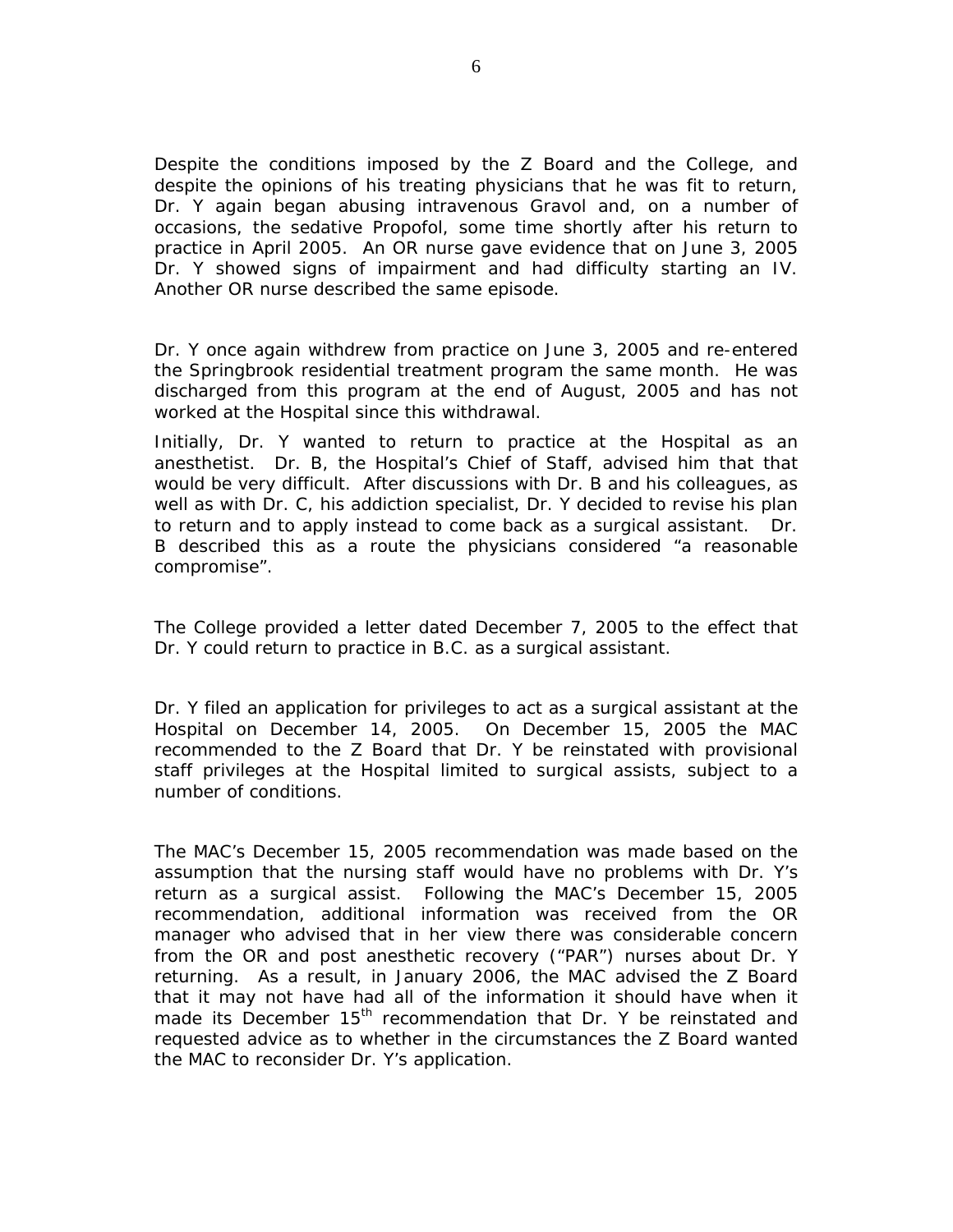On January 18, 2006, the Z Board directed the MAC to reconsider Dr. Y's application in light of additional information received and instructed Dr. B to interview and seek the opinions of a wide spectrum of staff in the areas of the OR and PAR where Dr. Y would be working.

On January 12, 2006 Dr. B and Dr. D, a general surgeon, met with twenty-three of the peri-operative nurses at the Hospital to discuss Dr. Y's planned return to work as a surgical assistant. The nurses expressed concern that it was not safe to permit him to return to an environment where there were any drugs at all. Their main stated concern was patient safety. They also told Drs. B and D that in the past signs of Dr. Y's impairment were not seen, followed up on or responded to by the surgeons in the operating room. As a result they had no confidence that the situation would be any different this time. Dr. B gave evidence that he had had no idea how strongly the nurses felt about the possibility of Dr. Y returning to work at the Hospital. This Panel received similar evidence from the nurses and administrators who testified before us, including six OR nurses.

On February 9, 2006 the Hospital's medical advisory committee met to consider Dr. Y's request for privileges. Dr. B advised that he had met with the anesthetists, general surgeons and OR staff, and that while the general surgeons were willing to have Dr. Y come back to do assists, the anesthetists had mixed feelings and the OR nursing staff were very much against Dr. Y's return. Concern was also expressed that Dr. C had in his November 5, 2005 letter supporting Dr. Y's return as a surgical assistant stated: "relapse to the use of any drugs is, in part, related to access. As a surgical assistant, I assume Dr. Y would have no access to the narcotic cupboard or any potentially abusive medications at the hospital". As was pointed out at the meeting, and in the evidence before this Panel, this was an assumption that could not be made given the fact that the anesthetic carts are not locked.

At the request of Dr. Y's counsel the matter, which was to come before the Z Board again in mid-March 2006, was tabled until the Z Board's next meeting in May 2006 so that he could address the concerns about Dr. C's letter.

Dr. C provided a subsequent letter dated April 6, 2006 purporting to address the concerns arising from the assumptions made in his November 5, 2005 letter. However, he still premised his support for the return of Dr. Y to medical practice in the OR on the assumption that, in his experience, medications are kept in designated areas such as the PAR or a designated OR medication room and would be essentially "off limits" to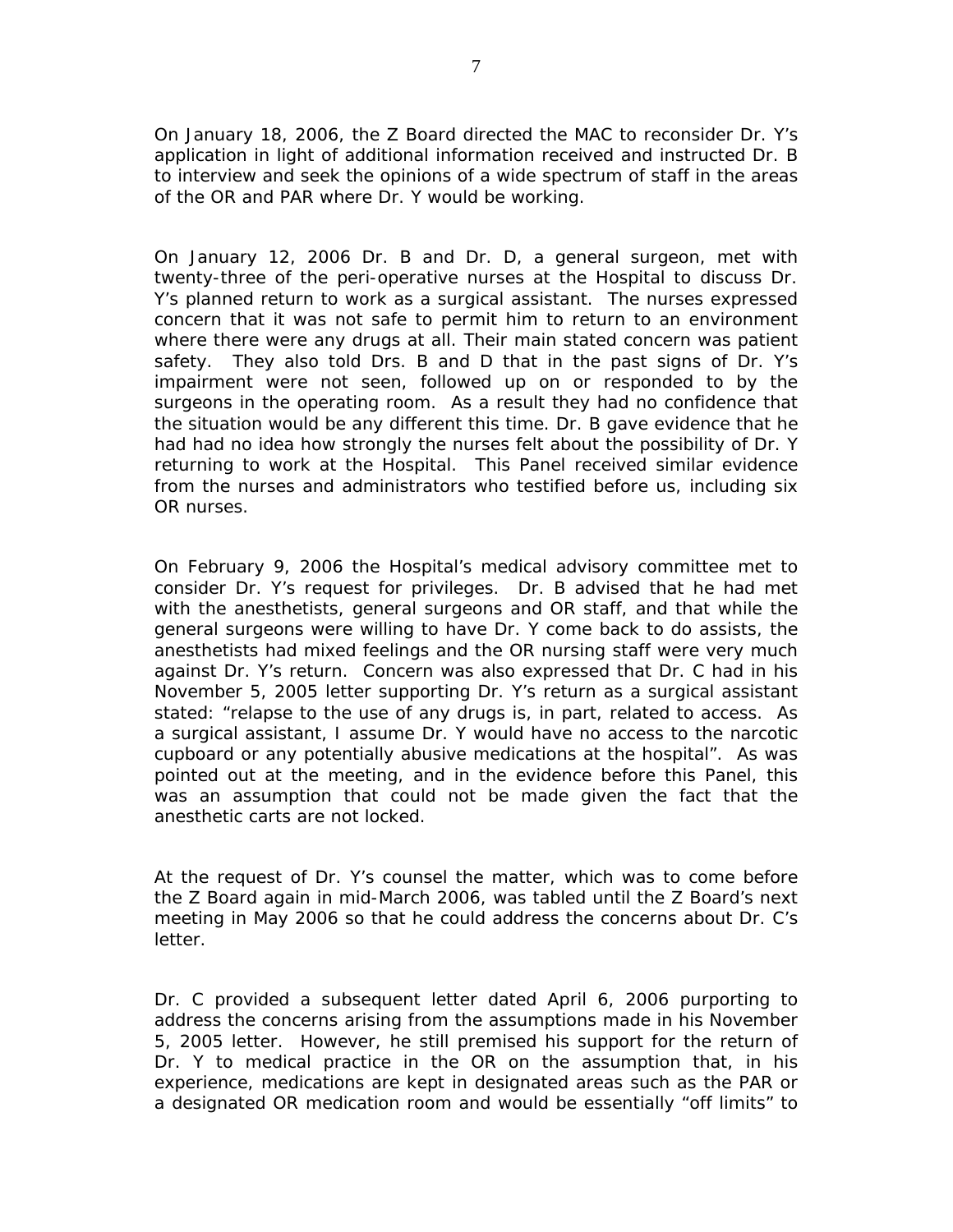anyone other than the health care providers intimately involved in their administration and distribution. This was an assumption that could not be made based on the evidence before us.

Ultimately, the MAC meeting was scheduled for June 15, 2006 to consider the new report from Dr. C. Dr. Y and his counsel attended and made submissions in support of Dr. Y. The MAC passed a resolution indicating that the Committee did not support granting Dr. Y privileges at the Hospital. The motion was unanimous.

On July 18, 2006 the Z Board accepted the recommendation of the MAC to not support the granting of privileges to Dr. Y at the Hospital.

The evidence indicates that the Z Board's decision was made based on the nurses' opposition to Dr. Y's return. There is no evidence as to whether or not the question of need for an additional surgical assistant was considered.

Since this matter first came to the Z Board, the College has re-instated Dr. Y's license to practice anesthesia. As a result, Dr. Y is free to seek privileges as an anesthetist at any hospital. Dr. Y's evidence was that he has secured anesthesia locums at other hospitals and has registered with the Physician Locum Program.

### **C. POSITIONS OF THE PARTIES**

The position of the Hospital with respect to this appeal is that:

- a) There is no need for Dr. Y's services at the Hospital as an assistant;
- b) His return to the Hospital at this time would be too disruptive;
- c) The evidence of the experts supporting Dr. Y's return to practice is premised on the false assumption that access to the drugs is controlled or limited in such a way as to minimize the risk; and
- d) There will be adverse publicity if Dr. Y returns to the Hospital and a potential loss of confidence in the Hospital by the community.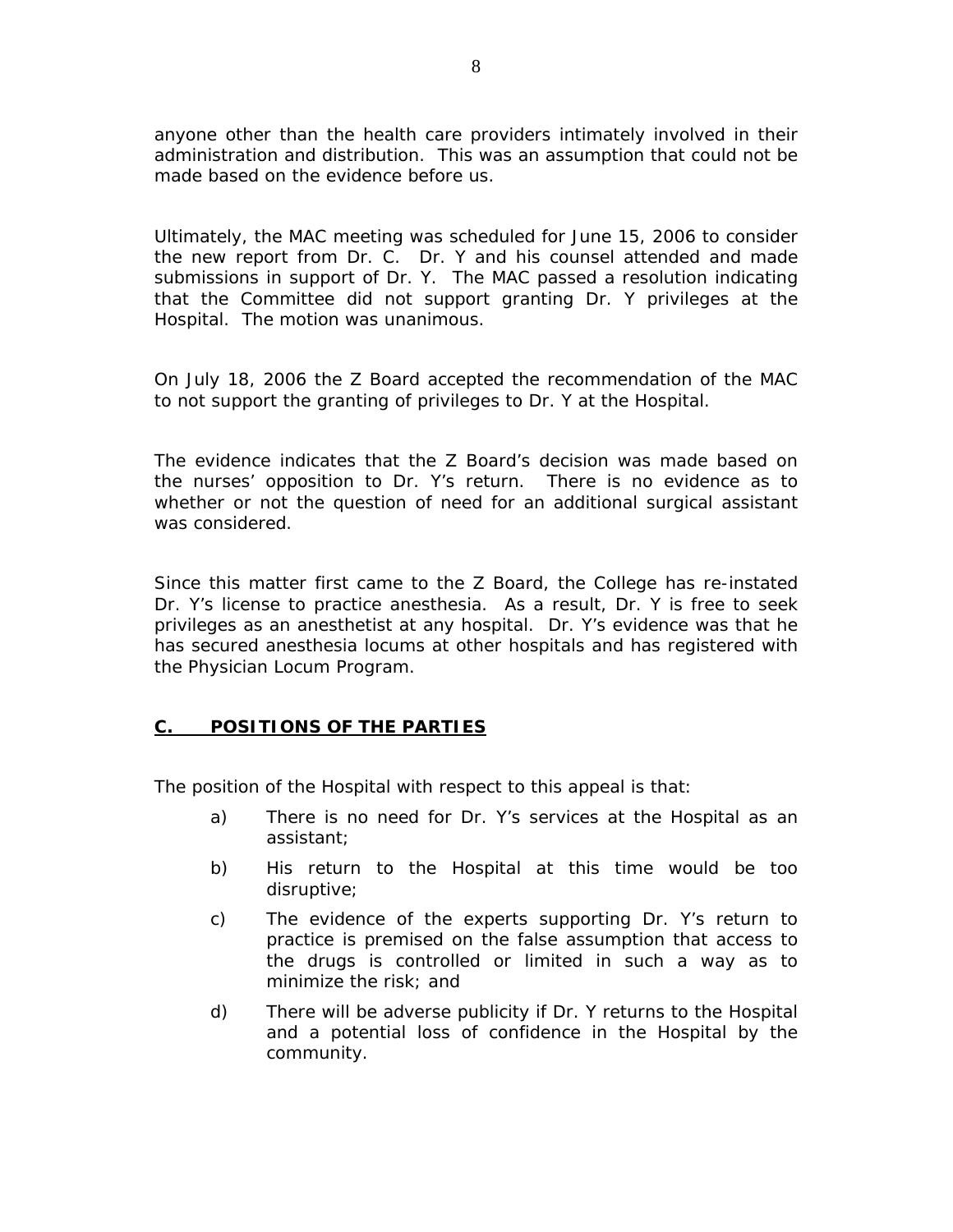Dr. Y's position is that:

- a) He is fit to return to practice;
- b) He would add value to the community as a surgical assistant;
- c) His reinstatement is important to the current medical staff;
- d) His reinstatement is important to future recruitment at the Hospital;
- e) The opposition to his reinstatement is ill founded; and
- f) The hospital has an obligation to accommodate him under the *Human Rights Code* R.S.B.C. 1996, c. 210 (the "Code")*.*

## **D. ISSUES**

The issues to be determined in this appeal are:

- 1. Dr. Y's fitness to practice.
- 2. Whether it is in the public interest to grant Dr. Y privileges as a surgical assistant at the Hospital.
- 3. Whether and to what extent the Hospital Appeal Board has the jurisdiction, and ought to, apply the provisions of the *Code* in determining whether Dr. Y should be granted privileges at the Hospital.

# **E. DISCUSSION AND ANALYSIS**

### **1. Dr. Y's fitness to practice.**

The unchallenged evidence of the experts before the Board is that Dr. Y is fit to return to work in medicine. They say that Dr. Y is fit to return to work in anesthesia.

It is the mandate of the College to evaluate the competence and conduct of physicians in British Columbia.

Based on the expert reports, the decision of the College and the evidence presented with respect to Dr. Y's current health status this Board accepts Dr. Y's fitness to practice.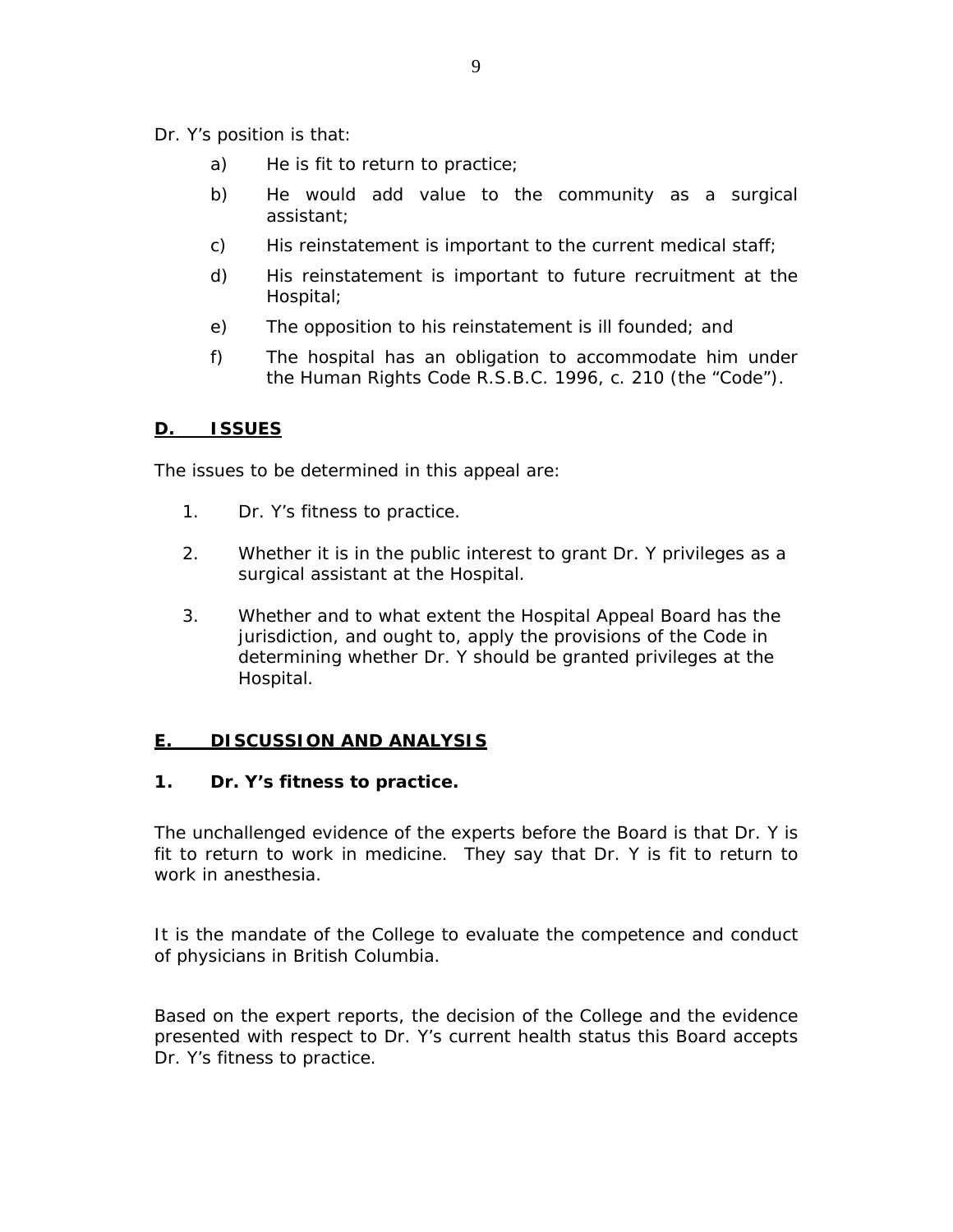### **2. Whether it is in the public interest to grant Dr. Y privileges as a surgical assistant at the Hospital.**

The nature of hospital privileges and the factors that are considered in granting privileges have been described by previous Appeal Board panels. Although hospitals are public facilities, practitioners are not entitled to make use of them without a permit to practice granted by a hospital board, commonly referred to as "privileges". This is reflected in section 7(1)(b) of the Regulations to the *Hospital Act*:

> 7. (1) A practitioner is not entitled to attend or treat patients in a hospital or in any way make use of the hospital's facilities for his or her practice unless the practitioner

> (b) holds a valid permit, issued by the hospital's board, to practice in the hospital

It is clear that a permit to practice within a hospital facility is a privilege and not a right. The fact that a physician is duly licensed by a provincial college or licensing authority to practice medicine is not determinative in that there may be many other qualifications requisite for appointment to a medical staff beyond competence in a professional field. The following passage from Lorne E. Rozovsky in *Canadian Hospital Law*, (Toronto: Canadian Hospital Association, 1974) at p. 78 has been frequently referred to and adopted by the Appeal Board:

> This license is merely recognition that a physician has received certain basic medical education as the licensing authority recognizes as acceptable to enable him to practice medicine within the scope of his license in the province. It establishes basic medical standards. It does not imply the physician is of any particular merit or that he actually practices good medicine. It does not imply that the licensed physician will be suitable as a member of the medical staff of every hospital.

The Appeal Board has adopted the "whole person" approach to the selection of medical staff. This approach was explained by the Appeal Board in the decision of *Hicks v. West Coast General Hospital*, (Medical Appeal Board, May 25, 1991) at pp. 21-22:

> .... a hospital board's duty, in selecting doctors for its medical staff, is to have regard to the whole person, not merely that person's qualifications and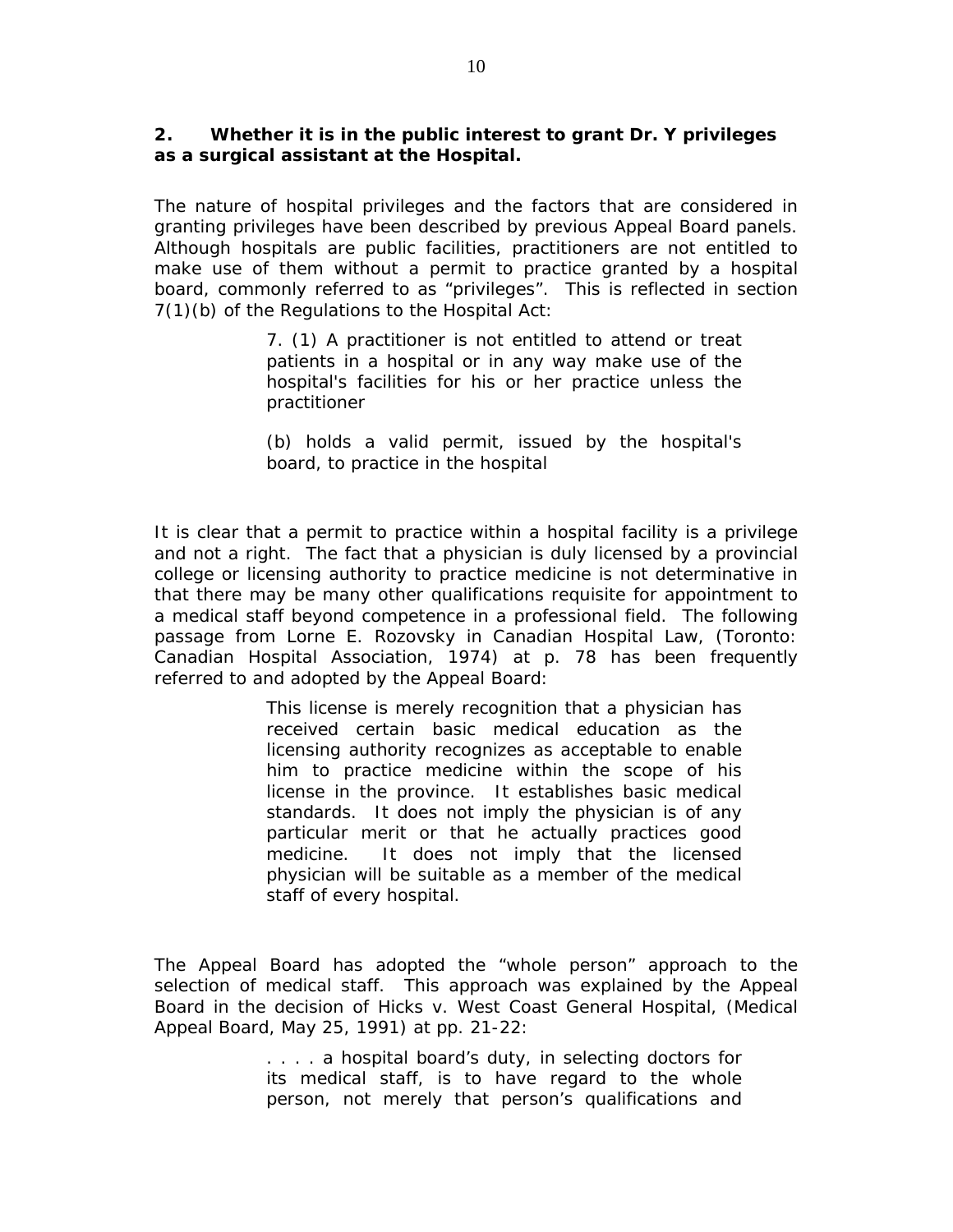skills but the applicant's character and personality as well. Every hospital has a duty imposed on it by the Hospital Act RSBC 1979, ch.176, to provide a high level of patient care. That duty is owed to the community which, in this country, supplies through taxes, the greater portion of the costs of operating the public hospitals. The onerous task faced by a hospital board is to ensure that the institution is run competently and efficiently. It is a delicate mechanism. If the total trust, cooperation and general team work of any of its constituent parts breaks down the result can be unfortunate for the hospital and community.

In making a decision with respect to privileges, the board of a hospital (and therefore this Panel) must consider amongst other factors whether there exists a demonstrated need within the community served by the hospital for the services of the particular practitioner. If a board of management of a hospital is empowered with the duty to establish a medical staff to serve the community in which it operates, that board must also have the right to determine the makeup of its particular medical staff and must therefore take into consideration the needs of that community.

It is the view of this Panel that Dr. Y has not demonstrated any need for a surgical assistant at the Hospital. While the surgeons who testified on behalf of Dr. Y said they would always "like" more assistants, the manager of the OR gave evidence that the Hospital already has access to 10 physicians that they can call on as surgical assistants which was adequate to meet the Hospital's needs, as well as the names of another four to five general practitioners who would like to be on the list. In addition, two hospital administrators, Dr. B and Dr. E, a medical director with the health authority, testified that they were not aware of any demonstrated need for more surgical assistants.

Because there is no demonstrated need for an additional surgical assistant this appeal must fail. It is not in the public interest to add unnecessary staff. Had the issue of need been considered, or given more weight by the MAC and the Z Board when they initially refused Dr. Y's application for privileges as a surgical assistant this appeal may not have been necessary. Nevertheless because this is a *de novo* hearing this is evidence which we are obliged to hear and consider.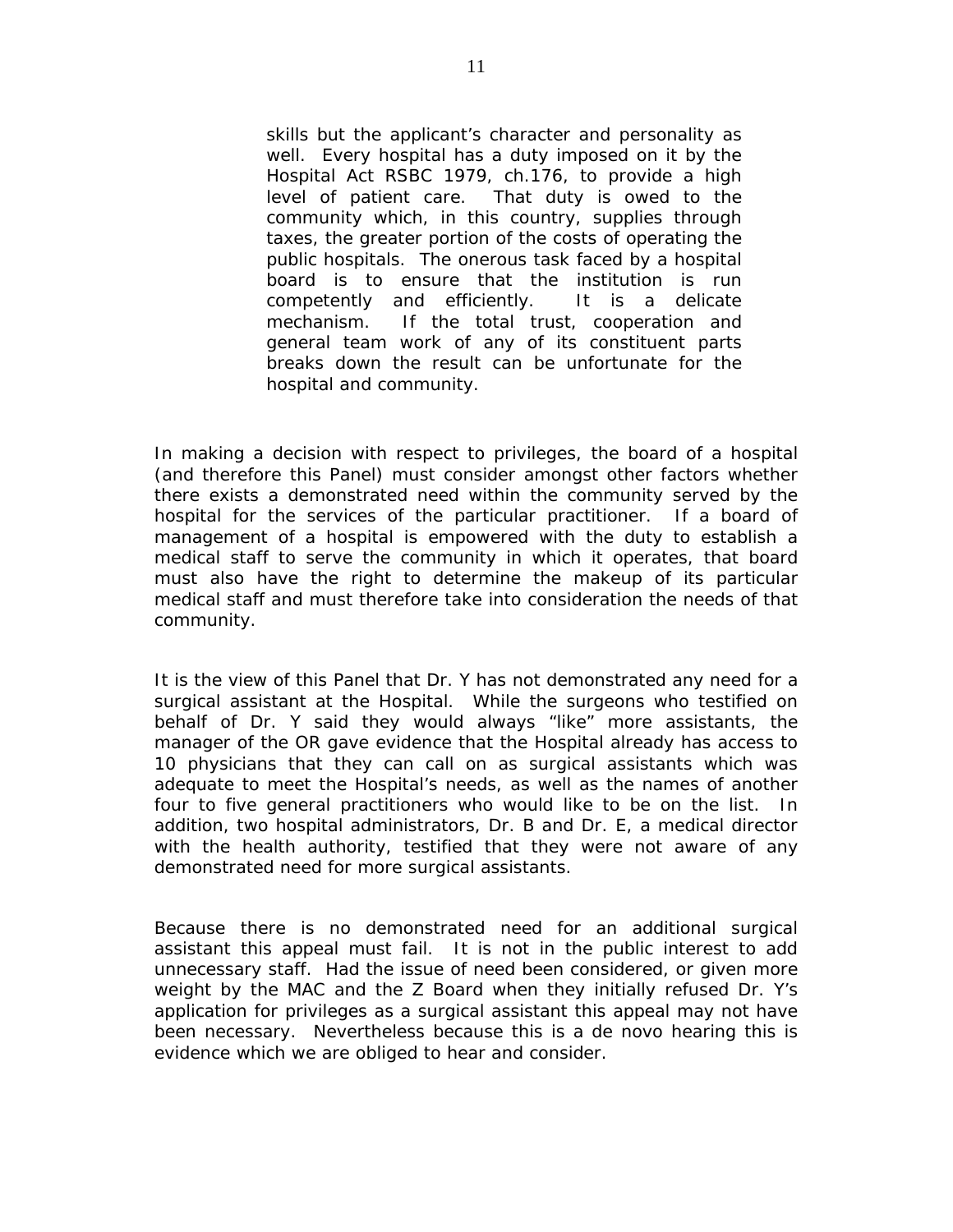In addition to the absence of need, the hospital also opposes the reintroduction of Dr. Y because it says his re-introduction will cause unnecessary disruption and contribute to poor morale in the nursing staff. In this regard a number of nurses gave evidence that if Dr. Y were to return to the Hospital in any capacity, they would not work with him. Some went so far as to say they would quit or retire should he return. We also heard evidence that the OR nursing team is already short-staffed.

The nurses' opposition to Dr. Y's reinstatement is based, in part, on their fear that further relapses are likely and that Dr. Y's physician colleagues will be no more attentive in observing Dr. Y for changes in his behavior this time than they were in the past. As a result they fear that the obligation of watching out for Dr. Y will once again rest with them.

The Panel also heard evidence from Dr. E that in his view of the situation there was no reasonable prospect of reintegrating Dr. Y given his history of relapses, and the nurses' concerns and lack of faith or confidence that any effective system to monitor Dr. Y could either be put in place or enforced.

This Panel was troubled by this climate of mistrust, and by the intensity of the nursing staff's opposition to Dr. Y's reinstatement given that in many cases it was not founded upon any particular knowledge of his illness, the treatment that he has received since he last withdrew or the possibility that he has been successfully treated. Four OR Nurses all gave evidence that they would refuse to work with Dr. Y if he were to return even though they knew nothing of these matters. The Panel encourages the Hospital to address the underlying communication issues.

We are of the view that a hospital should not refuse to grant privileges to an individual solely because of a diagnosis of addiction, without regard to whether a physician is effectively treated or is in recovery. Nor should any group or individual be able to dictate who will or will not be granted privileges by threatening to refuse to work with an individual because they have been diagnosed as suffering from an addiction.

We want to be clear that our decision is based on the lack of demonstrated need, and not on the refusal of the nurses to work with Dr. Y or their threats of resignation.

The Hospital also argued that it would not be in the public interest to allow Dr. Y to return to the Hospital because of the potential loss of